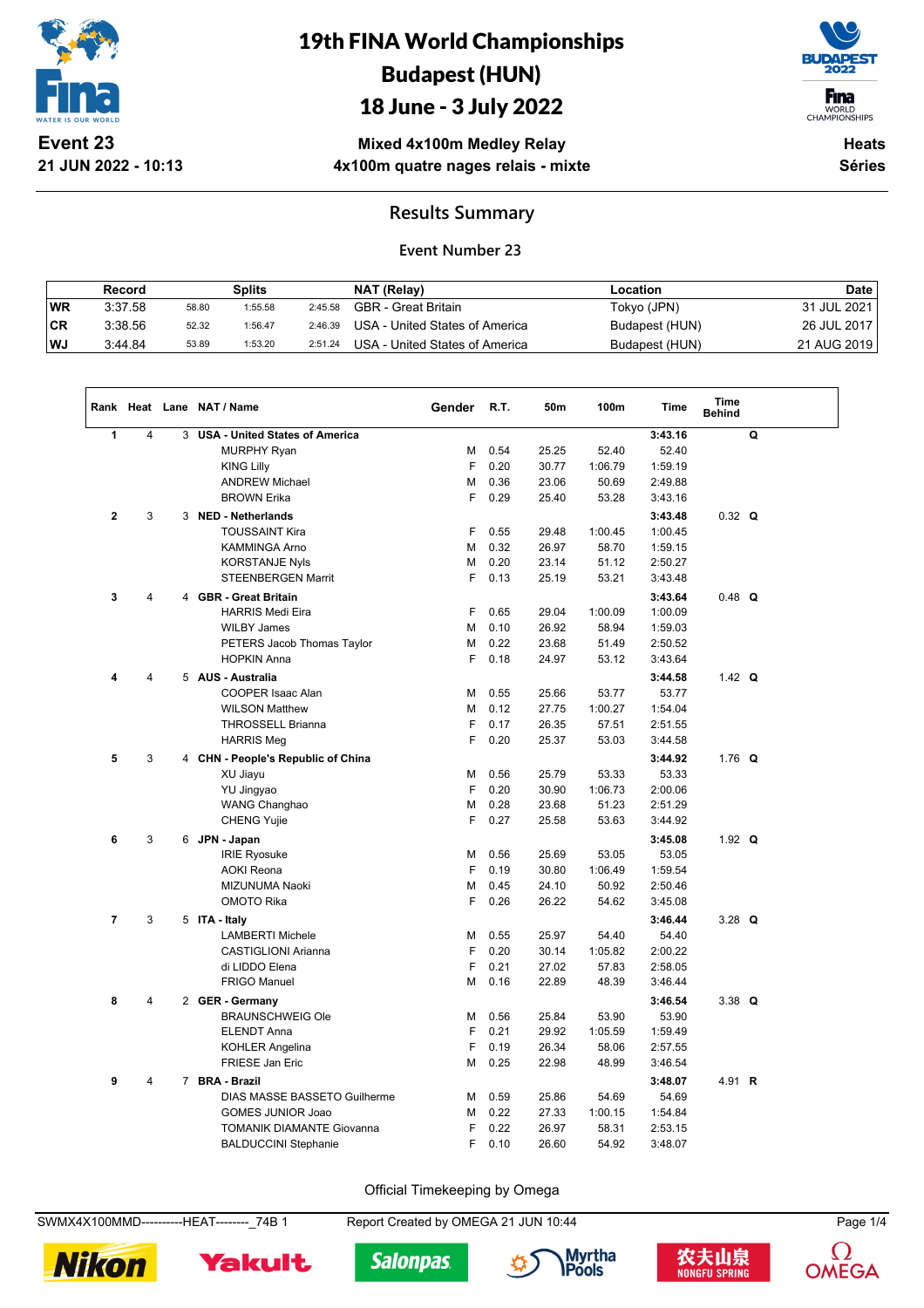

## 19th FINA World Championships Budapest (HUN)

### 18 June - 3 July 2022



**Heats Séries**

**Mixed 4x100m Medley Relay 4x100m quatre nages relais - mixte**

#### **Results Summary**

**Event Number 23**

|    |                |   | Rank Heat Lane NAT / Name       | Gender | R.T.    | 50m   | 100m    | Time    | Time<br><b>Behind</b> |  |
|----|----------------|---|---------------------------------|--------|---------|-------|---------|---------|-----------------------|--|
| 10 | $\overline{4}$ | 6 | ISR - Israel                    |        |         |       |         | 3:48.39 | 5.23 $R$              |  |
|    |                |   | <b>GORBENKO Anastasia</b>       | F      | 0.67    | 28.91 | 1:00.08 | 1:00.08 |                       |  |
|    |                |   | PITSHUGIN Kristian              | M      | 0.23    | 27.70 | 1:01.55 | 2:01.63 |                       |  |
|    |                |   | <b>FRANKEL Tomer</b>            | М      | 0.08    | 24.01 | 51.71   | 2:53.34 |                       |  |
|    |                |   | <b>GOLOVATY Daria</b>           | F      | 0.30    | 26.39 | 55.05   | 3:48.39 |                       |  |
| 11 | 3              |   | 7 CAN - Canada                  |        |         |       |         | 3:48.93 | 5.77                  |  |
|    |                |   | <b>ACEVEDO Javier</b>           | M      | 0.59    | 26.53 | 54.80   | 54.80   |                       |  |
|    |                |   | NICOL Rachel                    | F      | 0.30    | 31.42 | 1:07.28 | 2:02.08 |                       |  |
|    |                |   | <b>SAVARD Katerine</b>          | F      | 0.39    | 27.00 | 58.57   | 3:00.65 |                       |  |
|    |                |   | <b>KISIL Yuri</b>               | M      | 0.11    | 22.95 | 48.28   | 3:48.93 |                       |  |
| 12 | 3              |   | 2 GRE - Greece                  |        |         |       |         | 3:49.13 | 5.97                  |  |
|    |                |   | MAKRYGIANNIS Evangelos          | M      | 0.64    | 26.54 | 54.38   | 54.38   |                       |  |
|    |                |   | <b>MERETSOLIAS Konstantinos</b> | M      | 0.25    | 27.69 | 1:00.35 | 1:54.73 |                       |  |
|    |                |   | NTOUNTOUNAKI Anna               | F      | 0.34    | 27.42 | 58.88   | 2:53.61 |                       |  |
|    |                |   | DRAKOU Theodora                 | F      | 0.38    | 26.28 | 55.52   | 3:49.13 |                       |  |
|    |                |   |                                 |        |         |       |         |         |                       |  |
| 13 | $\mathbf{1}$   |   | 5 HKG - Hong Kong, China        |        |         |       |         | 3:54.28 | 11.12                 |  |
|    |                |   | AU Hoi Shun Stephanie           | F      | 0.58    | 29.82 | 1:01.38 | 1:01.38 |                       |  |
|    |                |   | CHILLINGWORTH Adam John         | M      | 0.21    | 29.25 | 1:02.16 | 2:03.54 |                       |  |
|    |                |   | <b>LIM Nicholas</b>             | М      | 0.22    | 25.07 | 54.27   | 2:57.81 |                       |  |
|    |                |   | CHENG Camille Lily Mei          | F      | 0.52    | 27.30 | 56.47   | 3:54.28 |                       |  |
| 14 | $\overline{2}$ |   | 0 SGP - Singapore               |        |         |       |         | 3:54.43 | 11.27                 |  |
|    |                |   | <b>QUAH Zheng Wen</b>           | M      | 0.51    | 26.19 | 55.26   | 55.26   |                       |  |
|    |                |   | <b>MAHABIR Nicholas</b>         | M      | $-0.03$ | 27.76 | 1:00.30 | 1:55.56 |                       |  |
|    |                |   | SIM En Yi Letitia               | F      | 0.22    | 28.18 | 1:01.88 | 2:57.44 |                       |  |
|    |                |   | LIM Xiang Qi Amanda             | F      | 0.20    | 26.69 | 56.99   | 3:54.43 |                       |  |
| 15 | 4              |   | 0 LAT - Latvia                  |        |         |       |         | 3:57.77 | 14.61                 |  |
|    |                |   | <b>FELDBERGS Girts</b>          | M      | 0.67    | 26.94 | 55.65   | 55.65   |                       |  |
|    |                |   | <b>BOBROVS Daniils</b>          | M      | 0.44    | 28.94 | 1:02.69 | 1:58.34 |                       |  |
|    |                |   | <b>MALUKA</b> leva              | F      | 0.51    | 28.53 | 1:02.29 | 3:00.63 |                       |  |
|    |                |   | NIKITINA Gabriela               | F      | 0.28    | 26.43 | 57.14   | 3:57.77 |                       |  |
| 16 | $\mathbf{2}$   |   | 2 TPE - Chinese Taipei          |        |         |       |         | 3:58.13 | 14.97                 |  |
|    |                |   | CHUANG Mu-Lun                   | M      | 0.58    | 26.62 | 55.51   | 55.51   |                       |  |
|    |                |   |                                 | M      | 0.44    | 30.00 | 1:03.33 | 1:58.84 |                       |  |
|    |                |   | WANG Hsing-Hao<br>HSU An        | F      | 0.52    | 29.07 | 1:02.65 | 3:01.49 |                       |  |
|    |                |   | <b>HUANG Mei-Chien</b>          | F      | 0.19    | 26.91 | 56.64   | 3:58.13 |                       |  |
|    |                |   |                                 |        |         |       |         |         |                       |  |
| 17 | $\overline{4}$ |   | 8 SVK - Slovakia                |        |         |       |         | 3:58.67 | 15.51                 |  |
|    |                |   | POTOCKA Tamara                  | F      | 0.56    | 30.98 | 1:04.91 | 1:04.91 |                       |  |
|    |                |   | <b>TRNIKOVA Nikoleta</b>        | F      | 0.28    | 32.78 | 1:10.14 | 2:15.05 |                       |  |
|    |                |   | <b>HALAS Adam</b>               | M      | 0.22    | 23.90 | 54.02   | 3:09.07 |                       |  |
|    |                |   | DUSA Matej                      | M      | 0.18    | 23.46 | 49.60   | 3:58.67 |                       |  |
| 18 | 3              | 8 | RSA - South Africa              |        |         |       |         | 4:00.65 | 17.49                 |  |
|    |                |   | <b>NEL Olivia</b>               | F      | 0.61    | 30.00 | 1:03.35 | 1:03.35 |                       |  |
|    |                |   | <b>CRAWFORD Brenden</b>         | M      | 0.15    | 28.00 | 1:01.33 | 2:04.68 |                       |  |
|    |                |   | JIMMIE Clayton                  | М      | 0.47    | 26.12 | 56.05   | 3:00.73 |                       |  |
|    |                |   | <b>HOUTMAN Stephanie</b>        | F      | 0.73    | 28.94 | 59.92   | 4:00.65 |                       |  |
| 19 | $\mathbf{1}$   |   | 4 VIE - Vietnam                 |        |         |       |         | 4:07.53 | 24.37                 |  |
|    |                |   | <b>NGUYEN Quang Thuan</b>       | M      | 0.61    | 29.20 | 59.87   | 59.87   |                       |  |
|    |                |   | PHAM Thanh Bao                  | M      | 0.12    | 29.39 | 1:02.69 | 2:02.56 |                       |  |
|    |                |   | LE Thi My Thao                  | F      | 0.45    | 29.87 | 1:03.76 | 3:06.32 |                       |  |
|    |                |   | VO Thi My Tien                  | F      | 0.66    | 29.82 | 1:01.21 | 4:07.53 |                       |  |
|    |                |   |                                 |        |         |       |         |         |                       |  |

Official Timekeeping by Omega

SWMX4X100MMD----------HEAT--------\_74B 1 Report Created by OMEGA 21 JUN 10:44 Page 2/4









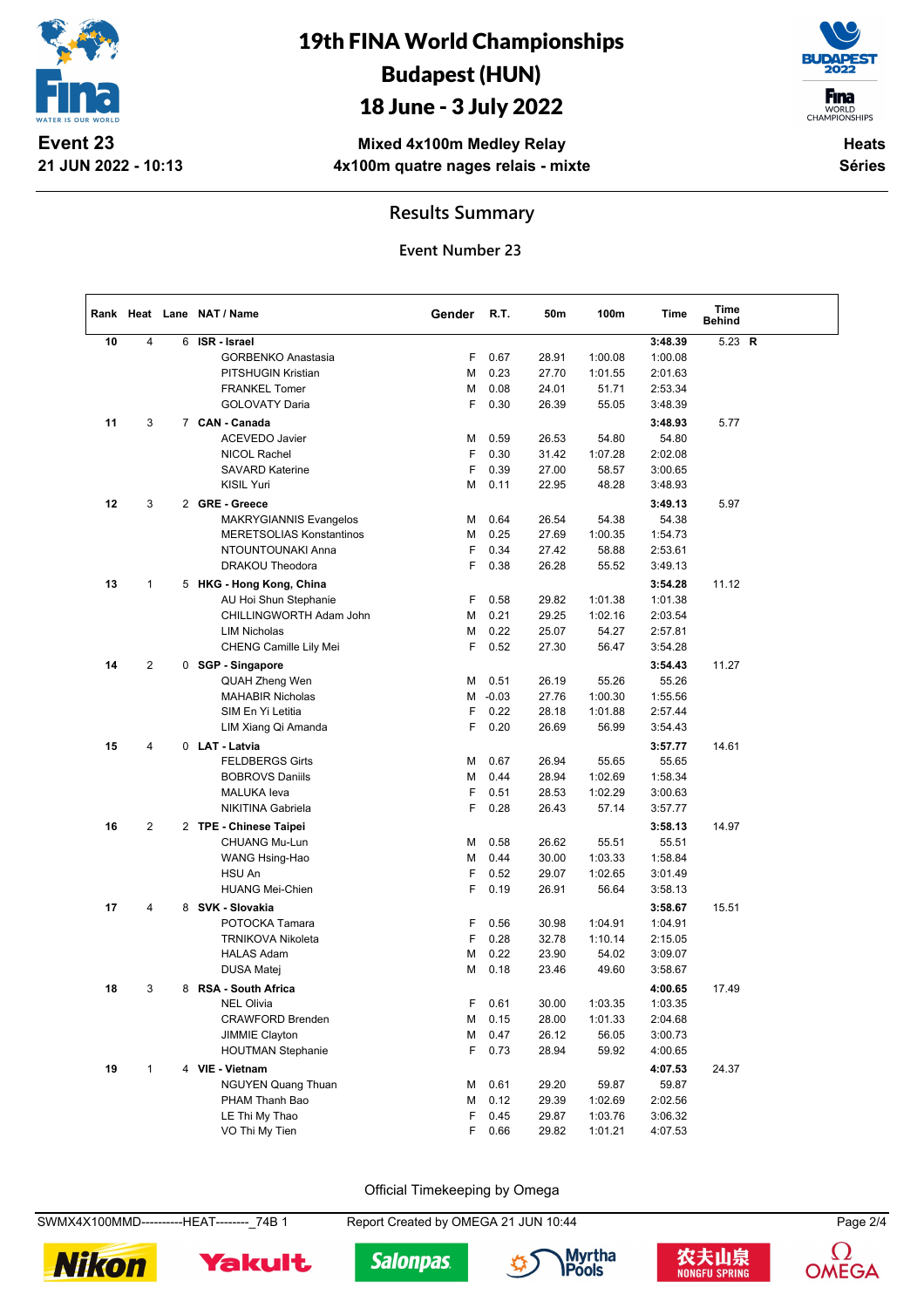

## 19th FINA World Championships Budapest (HUN)

### 18 June - 3 July 2022

**F**ina

WORLD<br>CHAMPIONSHIPS

**Mixed 4x100m Medley Relay 4x100m quatre nages relais - mixte**

**Heats Séries**

#### **Results Summary**

**Event Number 23**

|    |                |   | Rank Heat Lane NAT / Name                | Gender | R.T.    | 50m   | 100m    | Time       | Time<br><b>Behind</b> |  |
|----|----------------|---|------------------------------------------|--------|---------|-------|---------|------------|-----------------------|--|
| 20 | 2              |   | 1 THA - Thailand                         |        |         |       |         | 4:09.28    | 26.12                 |  |
|    |                |   | PHOLJAMJUMRUS Jinjutha                   | F      | 0.56    | 32.71 | 1:08.22 | 1:08.22    |                       |  |
|    |                |   | <b>KAEWSRIYONG Dulyawat</b>              | М      | 0.21    | 30.39 | 1:05.69 | 2:13.91    |                       |  |
|    |                |   | WONGCHAROEN Navaphat                     | М      | 0.23    | 25.21 | 54.08   | 3:07.99    |                       |  |
|    |                |   | SUNTHORNRANGSRI Yarinda                  | F      | 0.42    | 29.59 | 1:01.29 | 4:09.28    |                       |  |
| 21 | 2              |   | 5 MAR - Morocco                          |        |         |       |         | 4:10.91    | 27.75                 |  |
|    |                |   | KHIYARA Lina                             | F      | 0.67    | 33.01 | 1:09.19 | 1:09.19    |                       |  |
|    |                |   | EL BARODI Imane Houda                    | F      | 0.64    | 33.85 | 1:14.80 | 2:23.99    |                       |  |
|    |                |   | <b>BOUTOUIL Samy</b>                     | M      | 0.34    | 24.92 | 54.53   | 3:18.52    |                       |  |
|    |                |   | <b>HAMOUCHANE Souhail</b>                | M      | 0.21    | 24.51 | 52.39   | 4:10.91    |                       |  |
| 22 | 3              |   | 0 BAH - Bahamas                          |        |         |       |         | 4:15.19    | 32.03                 |  |
|    |                |   | <b>TAYLOR Lamar</b>                      | М      | 0.66    | 27.93 | 58.58   | 58.58      |                       |  |
|    |                |   | <b>BASTIAN Izaak</b>                     | M      | 0.31    | 29.42 | 1:04.72 | 2:03.30    |                       |  |
|    |                |   | <b>THOMPSON Zaylie Elizabeth</b>         | F      | 0.44    | 33.03 | 1:10.74 | 3:14.04    |                       |  |
|    |                |   | <b>HIGGS Lillian Louise</b>              | F      | 0.35    | 29.34 | 1:01.15 | 4:15.19    |                       |  |
| 23 | 2              |   | 7 MGL - Mongolia                         |        |         |       |         | 4:15.32    | 32.16                 |  |
|    |                |   | ENKH-AMGALAN Ariuntamir                  | F      | 0.68    | 32.74 | 1:08.56 | 1:08.56    |                       |  |
|    |                |   | <b>GUNSENNOROV Zandanbal</b>             | М      | 0.52    | 31.45 | 1:08.74 | 2:17.30    |                       |  |
|    |                |   | <b>BATBAYAR Enkhkhuslen</b>              | F      | 0.41    | 29.80 | 1:04.98 | 3:22.28    |                       |  |
|    |                |   | <b>BATBAYAR Enkhtamir</b>                | M      | 0.39    | 25.13 | 53.04   | 4:15.32    |                       |  |
| 24 | $\mathbf{2}$   |   | 4 SEY - Seychelles                       |        |         |       |         | 4:19.21    | 36.05                 |  |
|    |                |   | <b>SOUKUP Therese</b>                    | F      | 0.74    | 35.13 | 1:11.96 | 1:11.96    |                       |  |
|    |                |   | <b>BACHMANN Simon</b>                    | M      | 0.32    | 30.96 | 1:07.51 | 2:19.47    |                       |  |
|    |                |   | <b>BACHMANN Mathieu</b>                  | M      | 0.29    | 26.78 | 57.36   | 3:16.83    |                       |  |
|    |                |   | <b>ELIZABETH Khema</b>                   | F      | 0.52    | 29.17 | 1:02.38 | 4:19.21    |                       |  |
| 25 | 4              |   | 9 ANG - Angola                           |        |         |       |         | 4:20.77    | 37.61                 |  |
|    |                |   | <b>GORDO Salvador</b>                    | М      | 0.57    | 29.35 | 1:01.39 | 1:01.39    |                       |  |
|    |                |   | <b>FREITAS Maria Lopes</b>               | F      | 0.56    | 37.47 | 1:19.67 | 2:21.06    |                       |  |
|    |                |   | LIMA Lia Ana                             | F      | 0.35    | 30.44 | 1:06.72 | 3:27.78    |                       |  |
|    |                |   | MASCARENHAS Henrique                     | M      | 0.13    | 25.22 | 52.99   | 4:20.77    |                       |  |
| 26 | $\mathbf{1}$   |   | 3 NMA - Northern Mariana Islands         |        |         |       |         | 4:37.91    | 54.75                 |  |
|    |                |   | <b>TENORIO Juhn</b>                      | M      | 0.51    | 29.42 | 1:01.77 | 1:01.77    |                       |  |
|    |                |   | BATALLONES Maria Corazon Ayson           | F      | 0.15    | 38.13 | 1:24.00 | 2:25.77    |                       |  |
|    |                |   | <b>AKIMARU Taiyo</b>                     | M      | 0.35    | 28.27 | 1:02.22 | 3:27.99    |                       |  |
|    |                |   | THOMPSON Jinie Kim                       | F      | 0.18    | 33.14 | 1:09.92 | 4:37.91    |                       |  |
| 27 | $\mathbf{2}$   |   | 9 GUM - Guam                             |        |         |       |         | 4:47.10    | 1:03.94               |  |
|    |                |   | KO Benjamin                              | М      | 0.64    | 30.31 | 1:03.63 | 1:03.63    |                       |  |
|    |                |   | <b>SANTOS Keana</b>                      | F      | 0.30    | 43.43 | 1:35.53 | 2:39.16    |                       |  |
|    |                |   | <b>LEE Mia</b>                           | F      | 0.11    | 32.09 | 1:12.81 | 3:51.97    |                       |  |
|    |                |   | POPPE Israel                             | M      | 0.11    | 25.51 | 55.13   | 4:47.10    |                       |  |
| 28 | 1              | 6 | <b>MDV - Maldives</b>                    |        |         |       |         | 4:58.06    | 1:14.90               |  |
|    |                |   | <b>SAUSAN Aishath</b>                    | F      | 0.66    | 36.41 | 1:18.58 | 1:18.58    |                       |  |
|    |                |   | <b>IBRAHIM Mubal Azzam</b>               | М      | $-0.02$ | 36.47 | 1:19.87 | 2:38.45    |                       |  |
|    |                |   | <b>HUSSAIN Mohamed Aan</b>               | М      | 0.51    | 29.70 | 1:07.09 | 3:45.54    |                       |  |
|    |                |   | AHMED Hamna                              | F      | 0.59    | 33.71 | 1:12.52 | 4:58.06    |                       |  |
|    | 2              |   | 3 UGA - Uganda                           |        |         |       |         | <b>DNS</b> |                       |  |
|    | $\overline{2}$ | 6 | <b>TAN - United Republic of Tanzania</b> |        |         |       |         | <b>DNS</b> |                       |  |
|    | 3              |   | 9 PER - Peru                             |        |         |       |         | <b>DNS</b> |                       |  |

Official Timekeeping by Omega

SWMX4X100MMD----------HEAT--------\_74B 1 Report Created by OMEGA 21 JUN 10:44 Page 3/4